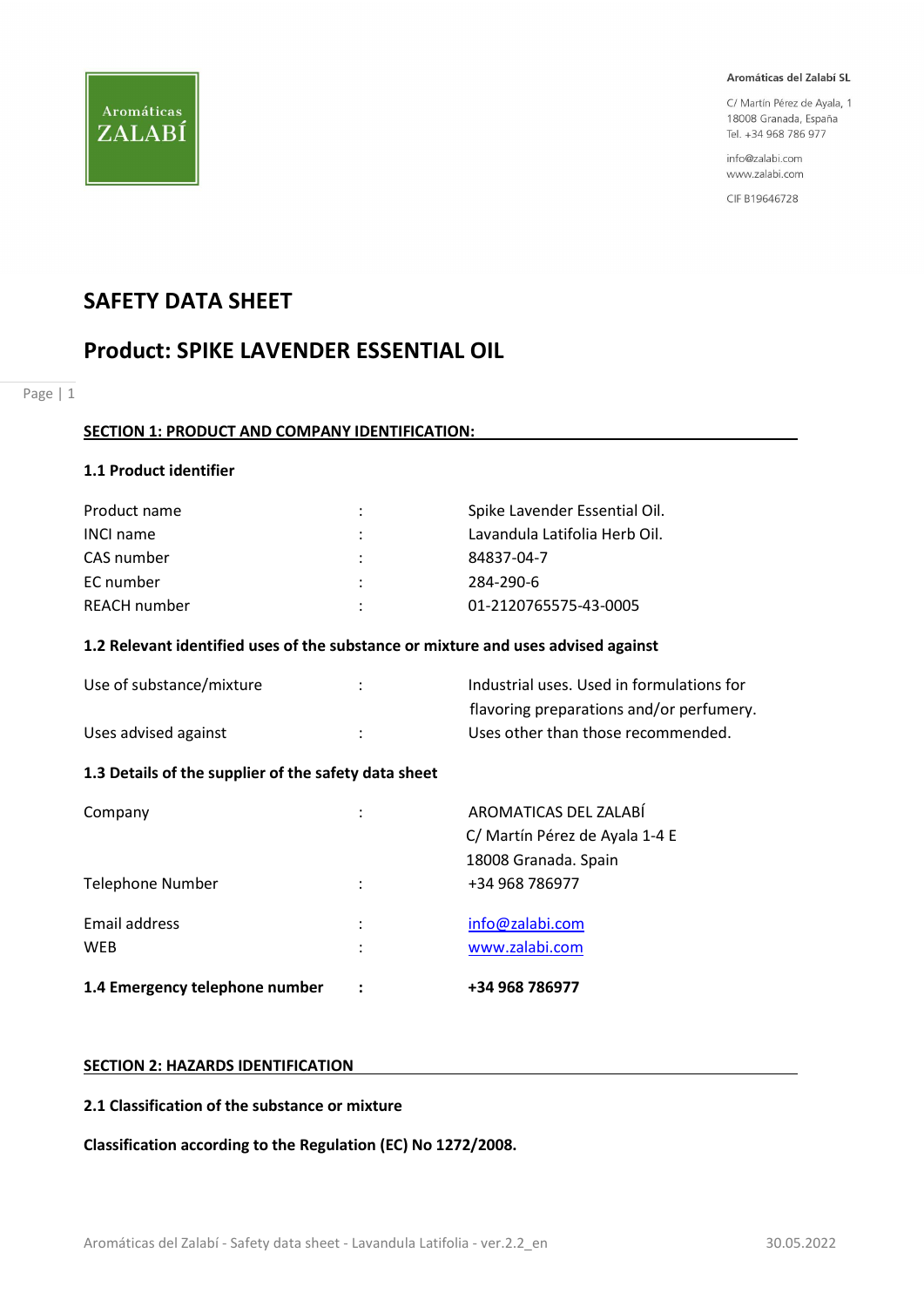C/ Martín Pérez de Ayala, 1 18008 Granada, España Tel. +34 968 786 977

info@zalabi.com www.zalabi.com

CIF B19646728

Flammable liquids, Hazard Category 3 H226: Flammable liquid and vapor. Skin corrosion/irritation, Hazard Category 2 H315: Causes skin irritation. Skin Sensitization, Hazard Category 1 H317: May cause an allergic skin reaction.

**Aromáticas** 

ZALABÍ

Page | 2 Lyc damage, innealon, riazait<br>Specific target organ toxicity -Eye damage/ irritation, Hazard Category 1 H318: Causes serious eye damage. single exposure, Hazard Category 2 Long-term (chronic) aquatic hazard, Category 2 H411: Toxic to aquatic life with long lasting

H371: May cause damage to organs.

effects.

## 2.2 Label elements - Labelling (REGULATION (EC) No 1272/2008)

| Hazard pictograms        |                                                                                                                                                                                                                                                                                                                                     |
|--------------------------|-------------------------------------------------------------------------------------------------------------------------------------------------------------------------------------------------------------------------------------------------------------------------------------------------------------------------------------|
| Signal word              | <b>DANGER</b>                                                                                                                                                                                                                                                                                                                       |
| <b>Hazard statements</b> | H226: Flammable liquid and vapor.<br>H315: Causes skin irritation.<br>H317: May cause an allergic skin reaction.<br>H318: Causes serious eye damage.<br>H411: Toxic to aquatic life with long lasting effects.                                                                                                                      |
| Precautionary statements | <b>Prevention:</b><br>P210: Keep away from heat, hot surfaces, sparks,<br>open flames and other ignition sources. No smoking.<br>P260: Do not breathe dust/ fume/ gas/ mist/ vapors/<br>spray.<br>P273: Avoid release to the environment.<br>P280: Wear protective gloves/ protective clothing/<br>eye protection/ face protection. |
|                          | <b>Response:</b><br>P305 + P351 + P338 + P310: If in eyes: Rinse<br>cautiously with water for several minutes. Remove<br>contact lenses, if present and easy to do. Continue<br>rinsing. Immediately call a poison center/doctor.<br>P370 + P378: In case of fire: Use dry sand, dry                                                |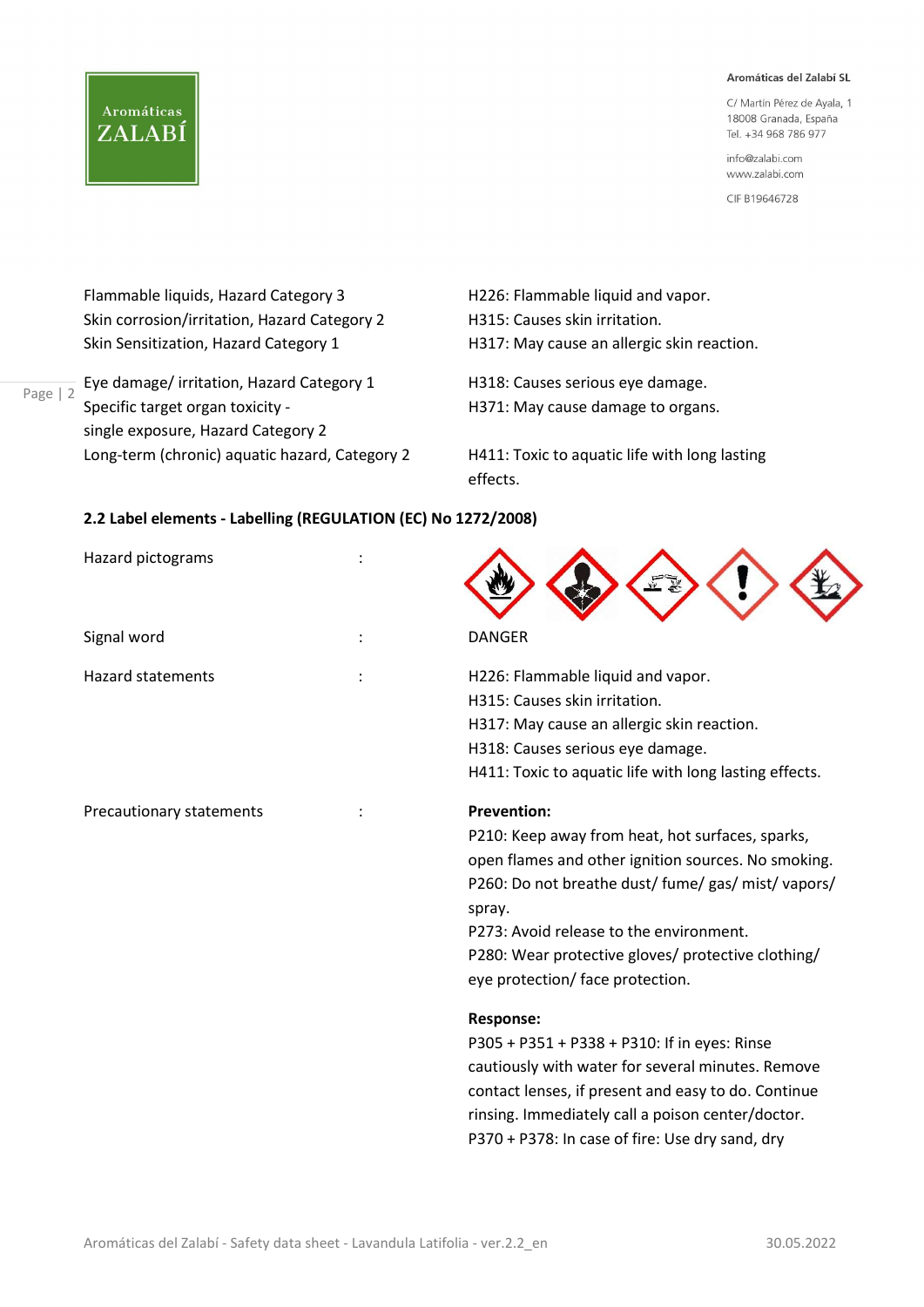

C/ Martín Pérez de Ayala, 1 18008 Granada, España Tel. +34 968 786 977

info@zalabi.com www.zalabi.com

CIF B19646728

 chemical or alcohol-resistant foam to extinguish. P391: Collect spillage.

Hazardous components which must be listed on the label:

Page  $|3 1,8$  - Cineol

Camphor

β - Pinene

Cis - Ocimene

α - Pinene

Caryophyllene

6-methyl-2-(4-methylcyclohex-3-enyl) hept-2,5-diene

Linalyl acetate

Geraniol.

## 2.3 Other hazards

This substance/mixture contains no components considered to be either persistent, bio accumulative and toxic (PBT), or very persistent and very bio accumulative (vPvB) at levels of 0.1% or higher.

## SECTION 3: COMPOSITION / INFORMATION ON INGREDIENTS

## 3.1 Substances UVCB

(Substance of Unknown or Variable composition, Complex reaction products or Biological materials).

## Hazardous components:

| Chemical name | Identifier                             | Concentration<br>(% w/w) | <b>Classification</b>                                         |
|---------------|----------------------------------------|--------------------------|---------------------------------------------------------------|
| Linalool      | CAS-No.: 78-70-6<br>EC-No.: 201-134-4  | $50 - 70$                | Skin Irrit. 2; H315 Eye Irrit. 2;<br>H319 Skin Sens. 1B; H317 |
| 1.8 - Cineol  | CAS-No.: 470-82-6<br>EC-No.: 207-431-5 | $10 - 20$                | Flam. Lig. 3; H226 Skin Sens. 1;<br>H317                      |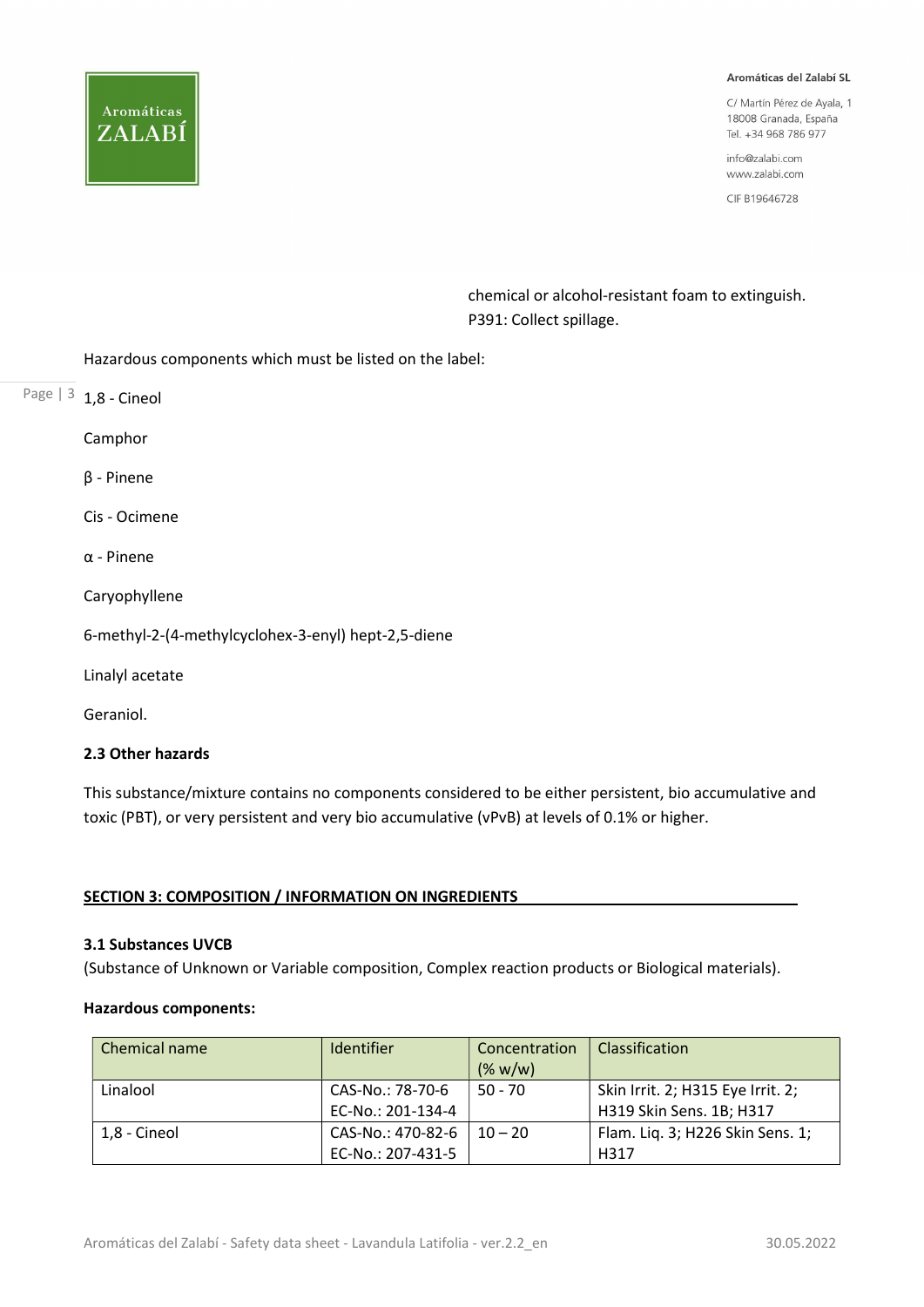Page | 4

#### Aromáticas del Zalabí SL

C/ Martín Pérez de Ayala, 1 18008 Granada, España Tel. +34 968 786 977

info@zalabi.com www.zalabi.com

CIF B19646728

| $\alpha$ - Pinene / Camphor   | CAS-No.: 76-22-2   | $10 - 20$  | Aquatic Chronic 2; H411 Acute     |
|-------------------------------|--------------------|------------|-----------------------------------|
|                               | EC-No.: 200-945-0  |            | Tox. 4; H302 Acute Tox. 4; H332   |
|                               |                    |            | STOT SE 2; H371 Flam. Sol. 2;     |
|                               |                    |            | H228 1; H318 Skin Sens. 1; H317   |
| $\beta$ - Pinene              | CAS-No.: 127-91-3  | $1 - 2,5$  | Flam. Liq. 3; H226 Skin Irrit. 2; |
|                               | EC-No.: 204-872-5  |            | H315 Skin Sens. 1; H317 Asp.      |
|                               |                    |            | Tox. 1; H304 Aquatic Acute 1;     |
|                               |                    |            | H400 Aquatic Chronic 1; H410      |
| cis-Ocimene (z-3,7- dimethyl- | CAS-No.: 5989-27-  | $1 - 2,5$  | Flam. Liq. 3; H226 Skin Irrit. 2; |
| 1,3,6-octatriene) / $(r)-p-$  | 5 EC-No.: 227-813- |            | H315 Skin Sens. 1; H317 Aquatic   |
| mentha-1,8- diene,d-          | 5                  |            | Acute 1; H400 Aquatic Chronic 1;  |
| limonene                      |                    |            | H410                              |
| $\alpha$ - Pinene             | CAS-No.: 80-56-8   | $1 - 2,5$  | Flam. Liq. 3; H226 Skin Irrit. 2; |
|                               | EC-No.: 201-291-9  |            | H315 Skin Sens. 1; H317 Asp.      |
|                               |                    |            | Tox. 1; H304 Aquatic Acute 1;     |
|                               |                    |            | H400 Aquatic Chronic 1; H410      |
| 6-methyl-2-(4-                | CAS-No.: 17627-    | $1 - 10$   | Skin Irrit. 2; H315 Skin Sens. 1; |
| methylcyclohex-3- enyl)hept-  | 44-0 EC-No.: 241-  |            | H317 Asp. Tox. 1; H304            |
| 2,5-diene                     | 610-9              |            |                                   |
| borneol                       | CAS-No.: 507-70-0  | $1 - 10$   | Flam. Sol. 2; H228                |
|                               | EC-No.: 208-080-0  |            |                                   |
| $y$ - Terpinene               | CAS-No.: 99-85-4   | $0,1 - 1$  | Flam. Liq. 3; H226 Asp. Tox. 1;   |
|                               | EC-No.: 202-794-6  |            | H304 Repr. 2; H361                |
| Camphene                      | CAS-No.: 79-92-5   | $0,25 - 1$ | Flam. Sol. 2; H228 Eye Irrit. 2;  |
|                               | EC-No.: 201-234-8  |            | H319 Aquatic Acute 1; H400        |
|                               |                    |            | Aquatic Chronic 1; H410           |
| Linalyl acetate               | CAS-No.: 115-95-7  | $0,1 - 1$  | Skin Irrit. 2; H315 Eye Irrit. 2; |
|                               | EC-No.: 204-116-4  |            | H319 Skin Sens. 1; H317           |
| Geraniol                      | CAS-No.: 106-24-1  | $0,1 - 1$  | Skin Irrit. 2; H315 Eye Dam. 1;   |
|                               | EC-No.: 203-377-1  |            | H318 Skin Sens. 1; H317           |
| $\beta$ - Bisabolene          | CAS-No.: 495-61-4  | $0,1 - 1$  | Skin Irrit. 2; H315 Skin Sens. 1; |
|                               |                    |            | H317 Asp. Tox. 1; H304            |
|                               |                    |            |                                   |

#### SECTION 4: FIRST AID MEASURES

#### 4.1 Description of first aid measures

General advice **Selection**  $\cdot$  **Conserverse in the victim unattended.**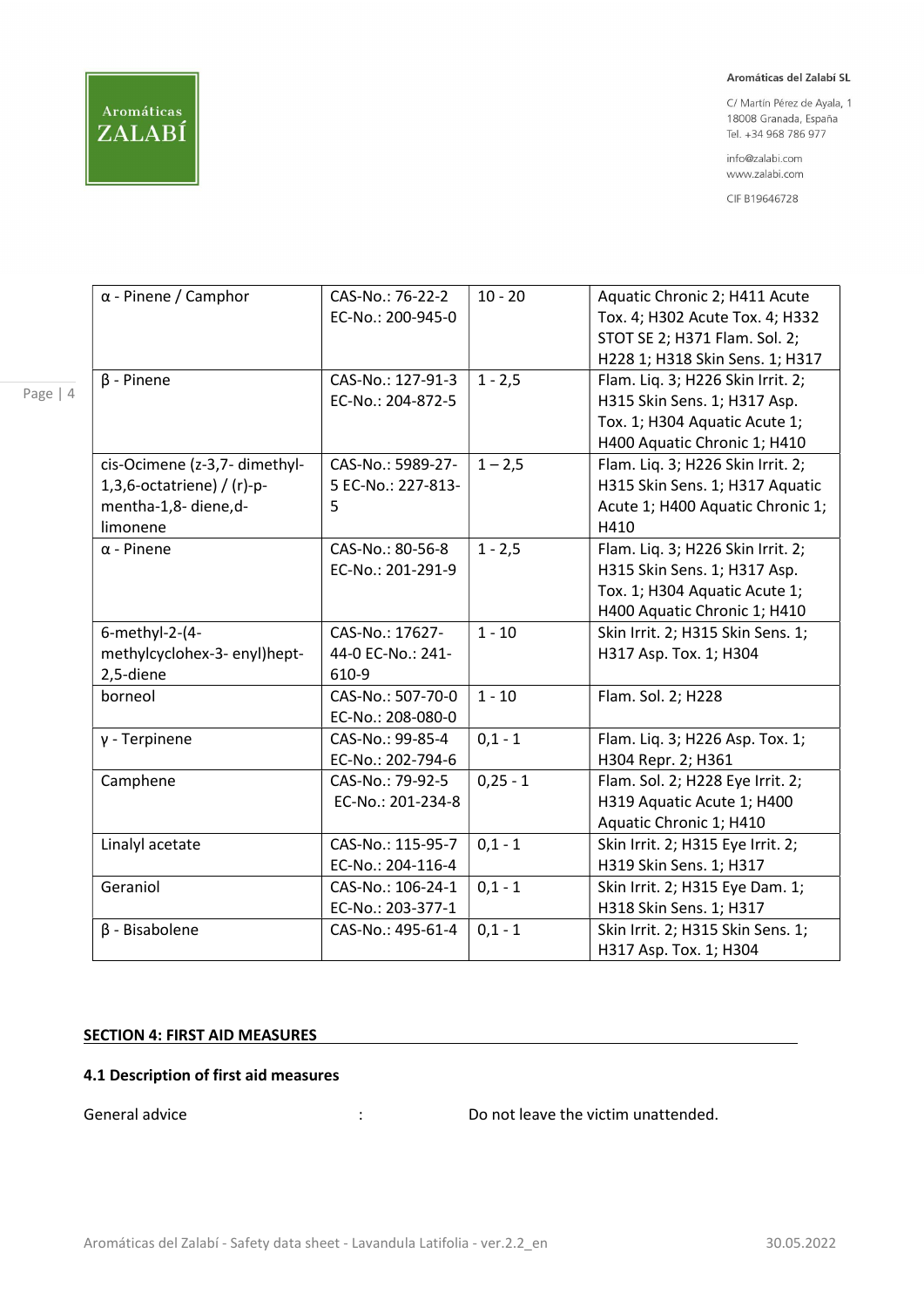

C/ Martín Pérez de Ayala, 1 18008 Granada, España Tel. +34 968 786 977

info@zalabi.com www.zalabi.com

CIF B19646728

| If inhaled                               | Remove person to fresh air and keep at rest. If<br>unconscious place in recovery position and seek<br>medical advice. If symptoms persist call a physician. |
|------------------------------------------|-------------------------------------------------------------------------------------------------------------------------------------------------------------|
| $\frac{1}{\text{Page}   5}$ If swallowed | Keep respiratory tract clear. Rinse mouth with water.<br>Do not give milk or alcoholic beverages.                                                           |
|                                          | Never give anything by mouth to an unconscious<br>person. Seek medical advice immediately and show                                                          |
|                                          | the container or label.                                                                                                                                     |

#### 4.2 Most important symptoms and effects, both acute and delayed

| <b>Risks</b> | Causes skin irritation.              |
|--------------|--------------------------------------|
|              | May cause an allergic skin reaction. |
|              | Causes serious eye irritation.       |
|              | May cause damage to organs.          |

## 4.3 Indication of any immediate medical attention and special treatment needed

In case of doubt or when symptoms of feeling unwell persist get medical attention. Never administer anything orally to persons who are unconscious.

| <b>SECTION 5: FIREFIGHTING MEASURES</b>                   |                                                                                                                           |
|-----------------------------------------------------------|---------------------------------------------------------------------------------------------------------------------------|
| 5.1 Extinguishing media                                   |                                                                                                                           |
| Suitable extinguishing media                              | Use water spray, alcohol-resistant foam, dry<br>chemical or carbon dioxide.                                               |
| Unsuitable extinguishing media                            | For safety reasons do NOT use water jet.                                                                                  |
| 5.2 Special hazards arising from the substance or mixture |                                                                                                                           |
| Specific hazards during firefighting                      | May release toxic, irritating and/or corrosive gases.<br>Exposure to decomposition products may be a<br>hazard to health. |
| 5.3 Advice for firefighters                               |                                                                                                                           |
| Firefighting instructions                                 | Cool down the containers exposed to heat with a<br>water spray.                                                           |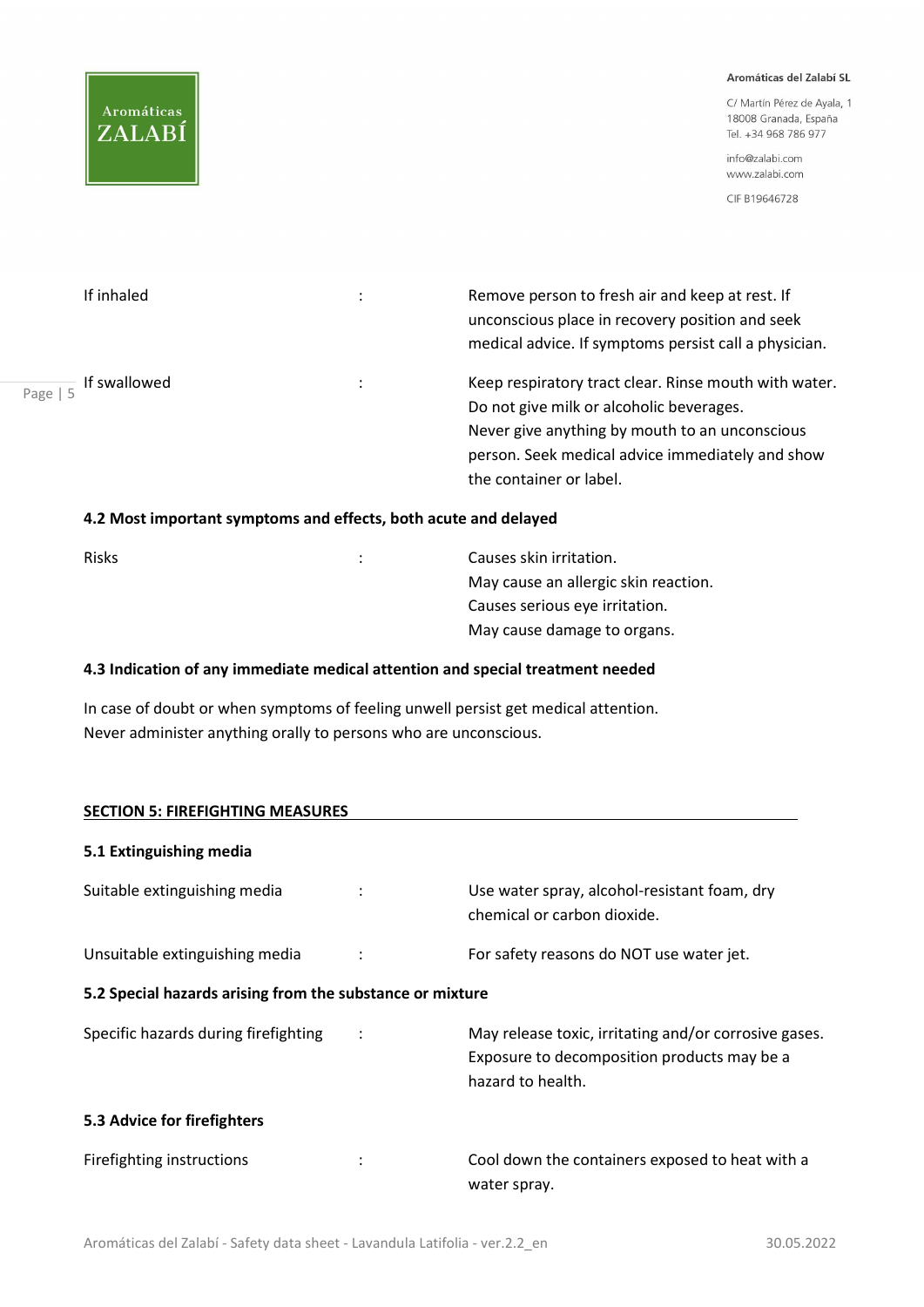

C/ Martín Pérez de Avala, 1 18008 Granada, España Tel. +34 968 786 977

info@zalabi.com www.zalabi.com

CIF B19646728

| Protection during firefighting |   | Do not attempt to act without suitable protective<br>equipment.                                                                                         |
|--------------------------------|---|---------------------------------------------------------------------------------------------------------------------------------------------------------|
| Further information<br>6       | ÷ | Standard procedure for chemical fires.<br>Use extinguishing measures that are appropriate to<br>local circumstances and the surrounding<br>environment. |

Note that:

Page |

1- Closed containers may build up pressure at elevated temperatures.

2- Avoid inhalation of fumes or vapors. Use appropriate respiratory protection.

3- Prevent run-off from firefighting to enter drains or water courses.

#### SECTION 6: ACCIDENTAL RELEASES MEASURES

#### 6.1 Personal precautions, protective equipment, and emergency procedures

Wear appropriate gloves to prevent skin exposure. Use complete protective clothing if necessary. Avoid inhalation of its vapors or smoke and use self-contained breathing apparatus if necessary. Evacuate the surroundings and maintain adequate ventilation in the working area after spilling.

#### 6.2 Environmental precautions

Dangerous for the environment. Should not be released into the environment. Try to prevent the product from entering drains or water courses. Do not allow contact with soil, surface, or ground water. If the product contaminates rivers and lakes or drains inform respective authorities.

## 6.3 Methods and material for containment and cleaning up

Cover and wipe up with an inert, inorganic, non-combustible absorbent material. Ventilate area and wash spill site after material pickup is complete. Keep in suitable, closed containers for disposal.

## 6.4 Reference to other sections

Handling and storage. See chapter 7. Exposure controls/personal protection. See chapter 8. Disposal considerations. See chapter 13.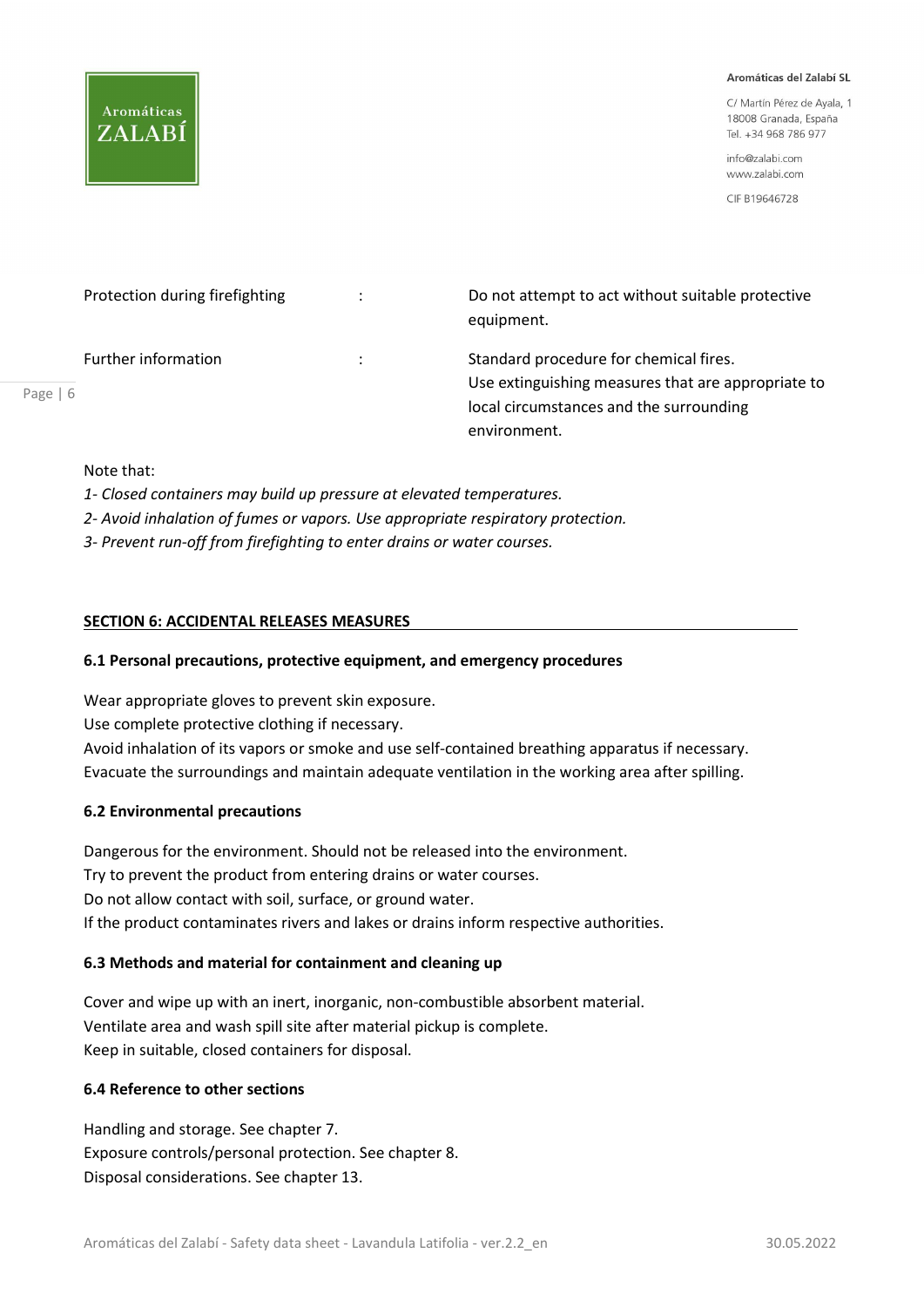C/ Martín Pérez de Ayala, 1 18008 Granada, España Tel. +34 968 786 977

info@zalabi.com www.zalabi.com

CIF B19646728

#### **SECTION 7: HANDLING AND STORAGE**

| Advise on safe handling                                          | Smoking, eating, and drinking should be prohibited in<br>the application area.                                                                                                                                 |
|------------------------------------------------------------------|----------------------------------------------------------------------------------------------------------------------------------------------------------------------------------------------------------------|
| Heat and ignition sources                                        | Keep away from heat, hot surfaces, sparks, open<br>flames, and other ignition sources. DO NOT SMOKE.                                                                                                           |
| Hygiene measures                                                 | General industrial hygiene practice.                                                                                                                                                                           |
| 7.2 Conditions for safe storage, including any incompatibilities |                                                                                                                                                                                                                |
| Requirements for storage<br>areas and containers                 | Electrical installations / working materials must<br>comply with the technological safety standards.<br>Keep containers sealed and in a fresh, dry, and well<br>ventilated area away from sources of ignition. |
| Advice on common storage                                         | No materials to be especially mentioned.                                                                                                                                                                       |
|                                                                  |                                                                                                                                                                                                                |

Other data **in the contract of the COLO** is the No decomposition if stored and applied as directed.

#### 7.3 Specific end use(s)

Raw material used in flavoring preparations and/or perfumery. No additional information available.

#### SECTION 8: EXPOSURE CONTROLS/PERSONAL PROTECTION

#### 8.1 Control parameters

Declaration of substances is not required.

#### 8.2 Exposure controls

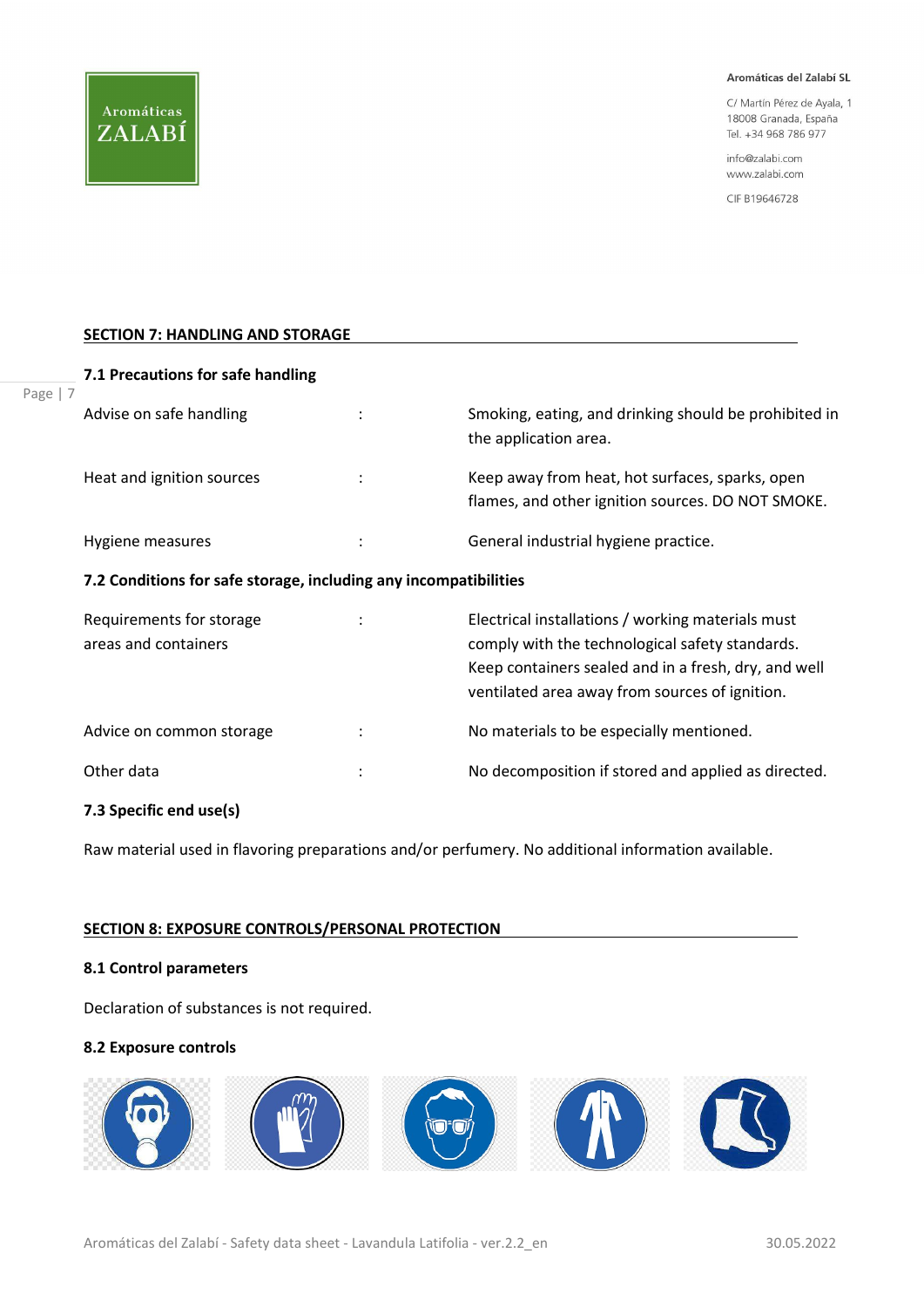C/ Martín Pérez de Ayala, 1 18008 Granada, España Tel. +34 968 786 977

info@zalabi.com www.zalabi.com

CIF B19646728

|          | Respiratory protection | Filtering mask for protection against vapors and<br>particles.<br>CEN standards: EN 136, EN 140, EN 149, EN 405<br>«CE» marking, Category III                                                           |
|----------|------------------------|---------------------------------------------------------------------------------------------------------------------------------------------------------------------------------------------------------|
| Page   8 |                        |                                                                                                                                                                                                         |
|          | Hand protection        | Protective gloves.<br>CEN standards: EN 374-1, EN 374-2, EN 374-3, EN 420<br>« CE» marking, Category II                                                                                                 |
|          | Eye protection:        | Protective goggles with built-in frame. Eye protector<br>with integral frame for protection against dust,<br>fumes, mists, vapors, and splashes.<br>CEN standards: EN 166<br>Category II, «CE» marking. |
|          | <b>Skin Protection</b> | Anti-static protective clothing.<br>CEN standards: EN 340, EN 1149-1, EN 1149-2,<br>EN 1149-3, EN 1149-5.<br>«CE» marking, Category II                                                                  |
|          | Other protection       | Anti-static safety footwear against chemicals.<br>CEN standards: EN ISO 13287, EN 13832-1,<br>EN 13832-2, EN 13832-3, EN ISO 20345<br>«CE» marking, category III                                        |

## SECTION 9: PHYSICAL AND CHEMICAL PROPERTIES

Aromáticas

ZALABÍ

## 9.1 Information on basic physical and chemical properties

| Appearance              |   | Clear liquid.                                  |
|-------------------------|---|------------------------------------------------|
| Color                   | ٠ | Pale yellow to orange yellow.                  |
| Odor                    |   | Characteristic, wild, camphoraceous.           |
| Density                 |   | 0,894 to 0,907 (g/ml) (20 °C)                  |
| Refractive Index        | ٠ | 1,461 to 1,468 (20 °C)                         |
| <b>Optical Rotation</b> | ٠ | $-7^{\circ}$ to $+2^{\circ}$ (20 $^{\circ}$ C) |
| Flash point             |   | 60 °C                                          |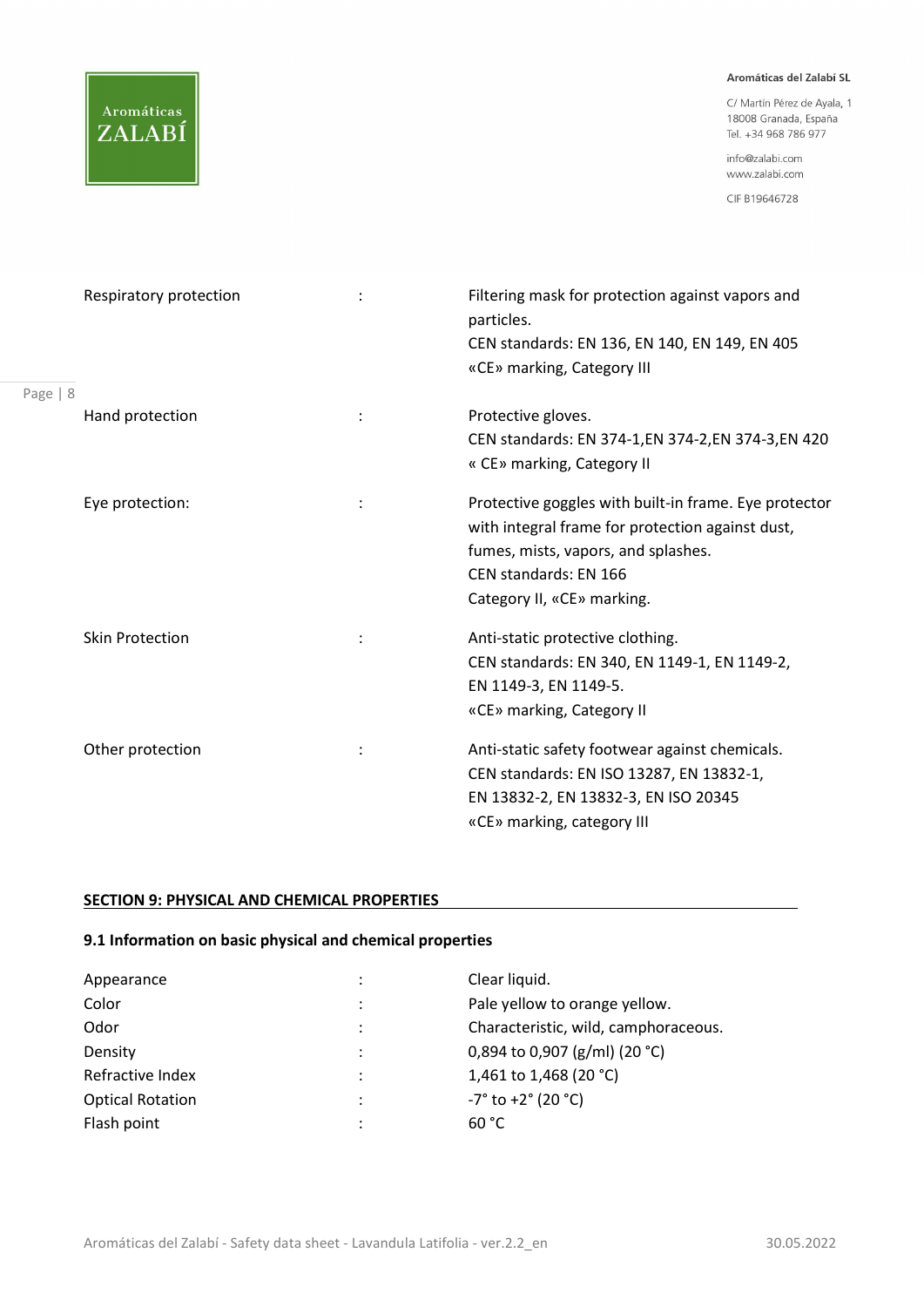C/ Martín Pérez de Ayala, 1 18008 Granada, España Tel. +34 968 786 977

info@zalabi.com www.zalabi.com

CIF B19646728

#### **SECTION 10: STABILITY AND REACTIVITY**

|            | 10.1 Reactivity                         | Flammable liquid and vapors.                                                                       |
|------------|-----------------------------------------|----------------------------------------------------------------------------------------------------|
| Page   $9$ | <b>10.2 Chemical stability</b>          | Stable under recommended storage conditions.                                                       |
|            | 10.3 Possibility of hazardous reactions | No hazards to be specially mentioned.                                                              |
|            | 10.4 Conditions to avoid                | Avoid contact with hot surfaces. Heat. No flames, no<br>sparks. Eliminate all sources of ignition. |
|            | 10.5 Incompatible materials             | Avoid contact with acids, strong bases and oxidizing<br>agents.                                    |
|            | 10.6 Hazardous decomposition products   | No decomposition if used and stored as directed.                                                   |

#### **SECTION 11: TOXICOLOGICAL INFORMATION**

# 11.1 Information on toxicological effects

| Acute toxicity                    |                      | May be toxic if swallowed.                     |
|-----------------------------------|----------------------|------------------------------------------------|
| Skin corrosion/irritation         |                      | Causes skin irritation.                        |
| Serious eye damage/eye irritation | $\ddot{\phantom{a}}$ | Causes serious eye irritation.                 |
| Skin sensitization                | $\ddot{\cdot}$       | May cause an allergic skin reaction.           |
| Respiratory sensitization         | $\ddot{\phantom{a}}$ | Not classified based on available information. |
| Germ cell mutagenicity            |                      | Not classified based on available information. |
| Carcinogenicity                   | $\ddot{\cdot}$       | Not classified based on available information. |
| Reproductive toxicity             |                      | Not classified based on available information. |
| STOT - single exposure            | $\ddot{\phantom{a}}$ | May cause damage to organs.                    |
| STOT - repeated exposure          |                      | Not classified based on available information. |
| <b>Aspiration toxicity</b>        |                      | Not classified based on available information. |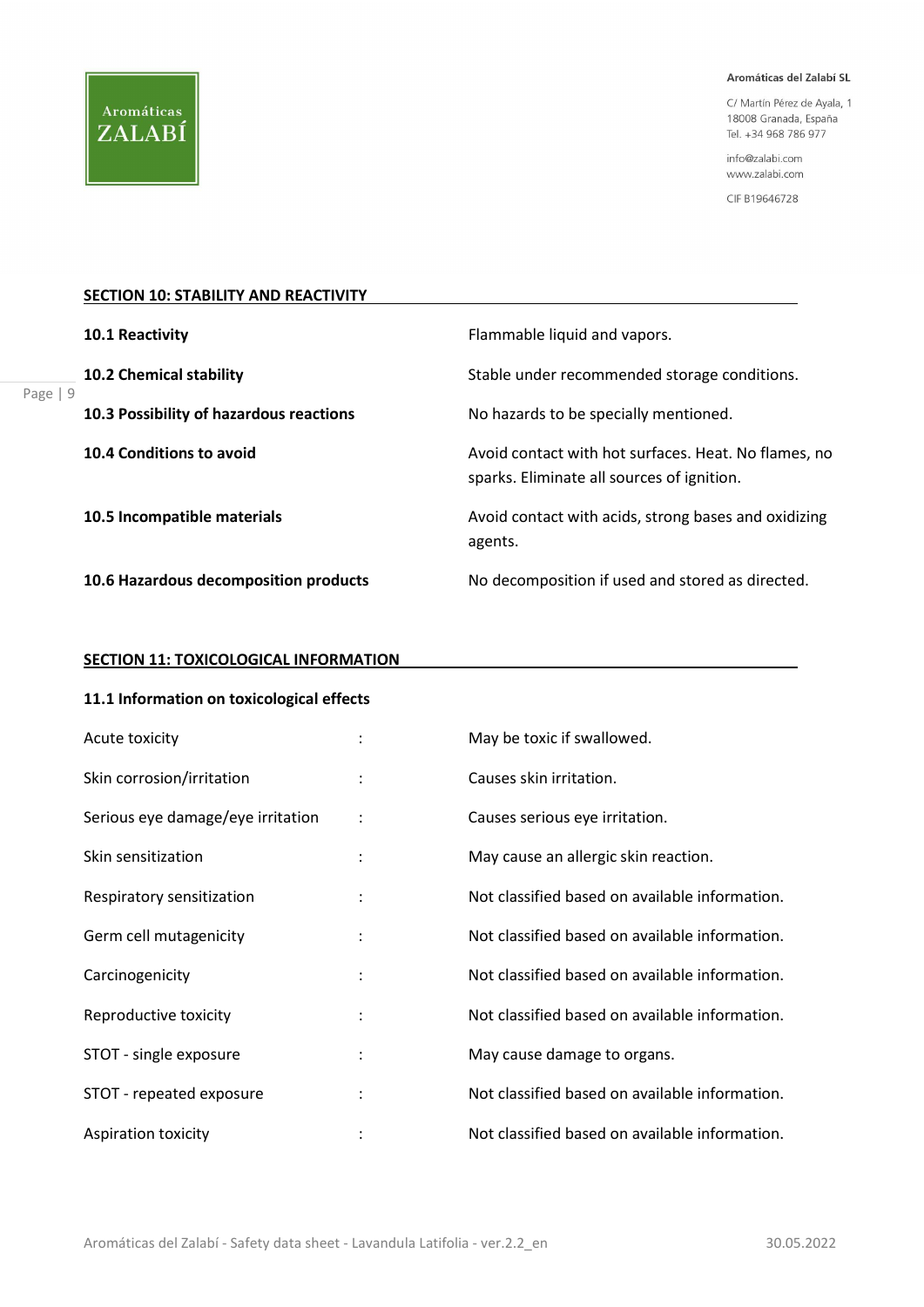

Page |

#### Aromáticas del Zalabí SL

C/ Martín Pérez de Ayala, 1 18008 Granada, España Tel. +34 968 786 977

info@zalabi.com www.zalabi.com

CIF B19646728

#### **SECTION 12: ECOLOGICAL INFORMATION**

|    | 12.1 Toxicity                           | Toxic to aquatic life.                                                                                                                                                                                        |
|----|-----------------------------------------|---------------------------------------------------------------------------------------------------------------------------------------------------------------------------------------------------------------|
| 10 | 12.2 Persistence and degradability      | No data available.                                                                                                                                                                                            |
|    | 12.3 Bio accumulative potential         | No data available.                                                                                                                                                                                            |
|    | 12.4 Mobility in soil                   | No data available.                                                                                                                                                                                            |
|    | 12.5 Results of PBT and vPvB assessment | This substance/mixture contains no components<br>considered to be either persistent, bio accumulative<br>and toxic (PBT), or very persistent and very<br>bio accumulative (vPvB) at levels of 0.1% or higher. |
|    | 12.6 Other adverse effects              | No data available.                                                                                                                                                                                            |

#### SECTION 13: DISPOSAL CONSIDERATIONS

## 13.1 Waste treatment methods

Containers must be disposed of as hazardous waste. Do not re-use empty containers. Dilute the remaining material and neutralize.

Dispose of in accordance with all state and local environmental regulations.

Empty containers should be taken to an approved waste handling site for recycling or disposal. Flammable vapors may accumulate in the container.

#### SECTION 14: TRANSPORT INFORMATION

|                      | <b>ADR/RID/ADN</b>            | <b>IMDG</b>                   | <b>IATA-ICAO</b>           |
|----------------------|-------------------------------|-------------------------------|----------------------------|
| <b>UN number</b>     | UN1169                        | UN1169                        | UN1169                     |
| Proper shipping name | Extracts, aromatic,<br>liquid | Extracts, aromatic,<br>liquid | Extracts, aromatic, liquid |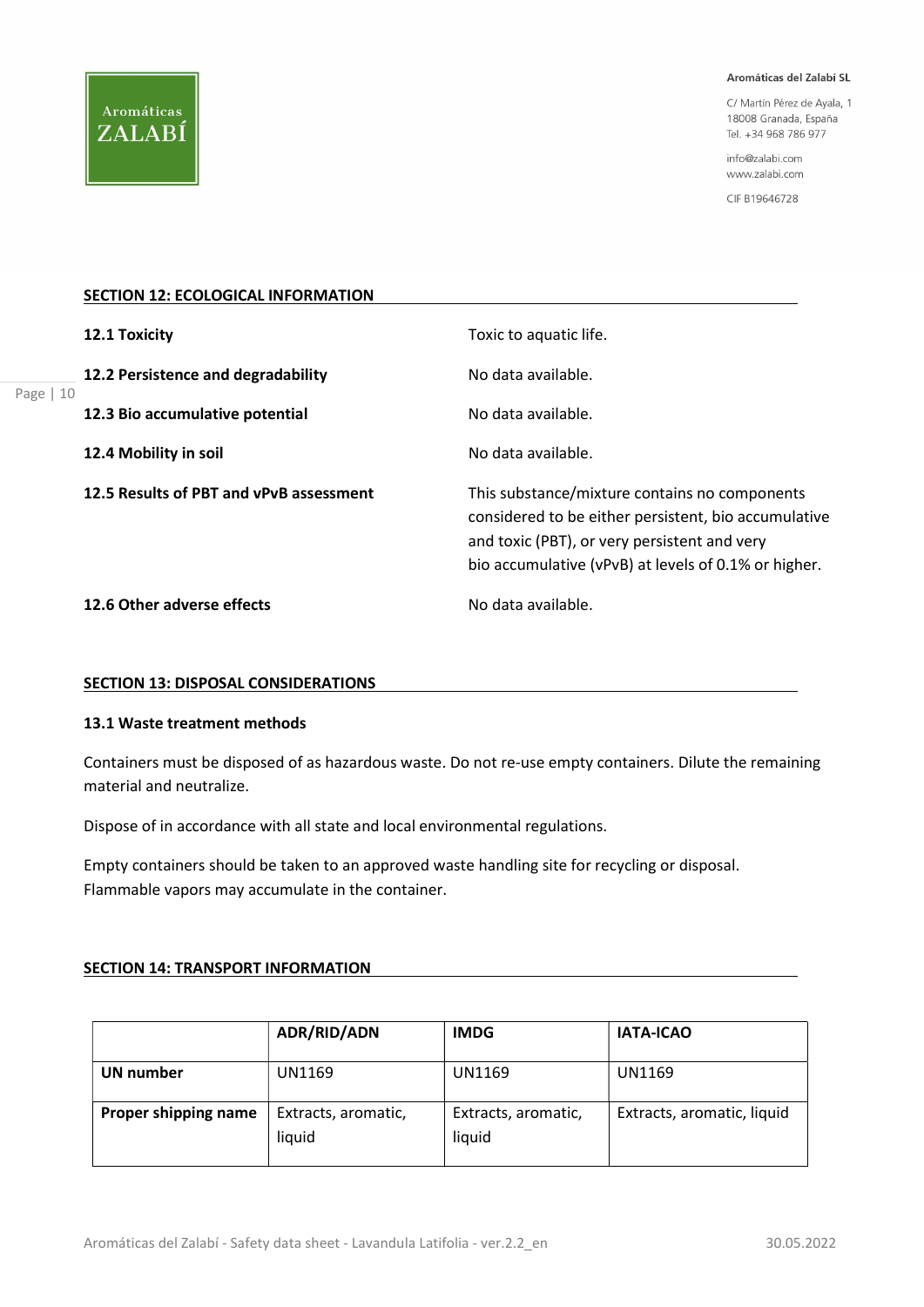

Page | 11

#### Aromáticas del Zalabí SL

C/ Martín Pérez de Ayala, 1 18008 Granada, España Tel. +34 968 786 977

info@zalabi.com www.zalabi.com

CIF B19646728

| <b>Transport Hazard</b>    | 3                    | 3                 | 3                    |
|----------------------------|----------------------|-------------------|----------------------|
| class                      |                      |                   |                      |
| <b>Packing group</b>       | Ш                    | Ш                 | $\mathbf{III}$       |
| Environmentally            | Environmentally      | Environmentally   | Environmentally      |
| hazardous                  | hazardous and marine | hazardous and     | hazardous and marine |
|                            | pollutant            | marine pollutant  | pollutant            |
|                            |                      |                   |                      |
| <b>Further information</b> | Flammable liquids    | Flammable liquids | Flammable liquids    |

## 14.1 Labelling according to RID / ADR, IMCO / IMDG, OACI / IATA



## 14.2 Special precautions for user.

Not applicable.

## 14.3 Transport in bulk according to Annex II of MARPOL and the IBC Code.

Not applicable for product as supplied.

## **SECTION 15: REGULATORY INFORMATION**

15.1 Safety, health, and environmental regulations/legislation specific for the substance or mixture:

Seveso III (directive 2012/18/Eu of the European Parliament and of the Council on the control of major accident hazards involving dangerous substances.

|                             |                          | <b>LOWER TIER</b>                                                    | <b>UPPER TIER</b> |
|-----------------------------|--------------------------|----------------------------------------------------------------------|-------------------|
| P <sub>5</sub> c            | <b>FLAMMABLE LIQUIDS</b> | 5.000 t                                                              | 50.000 t          |
| E <sub>2</sub>              | ENVIRONMENTAL HAZARDS    | 200 t                                                                | 500 t             |
| Volatile organic compounds: |                          | Directive 2010/75/EU of 24 November 2010 on<br>industrial emissions. |                   |